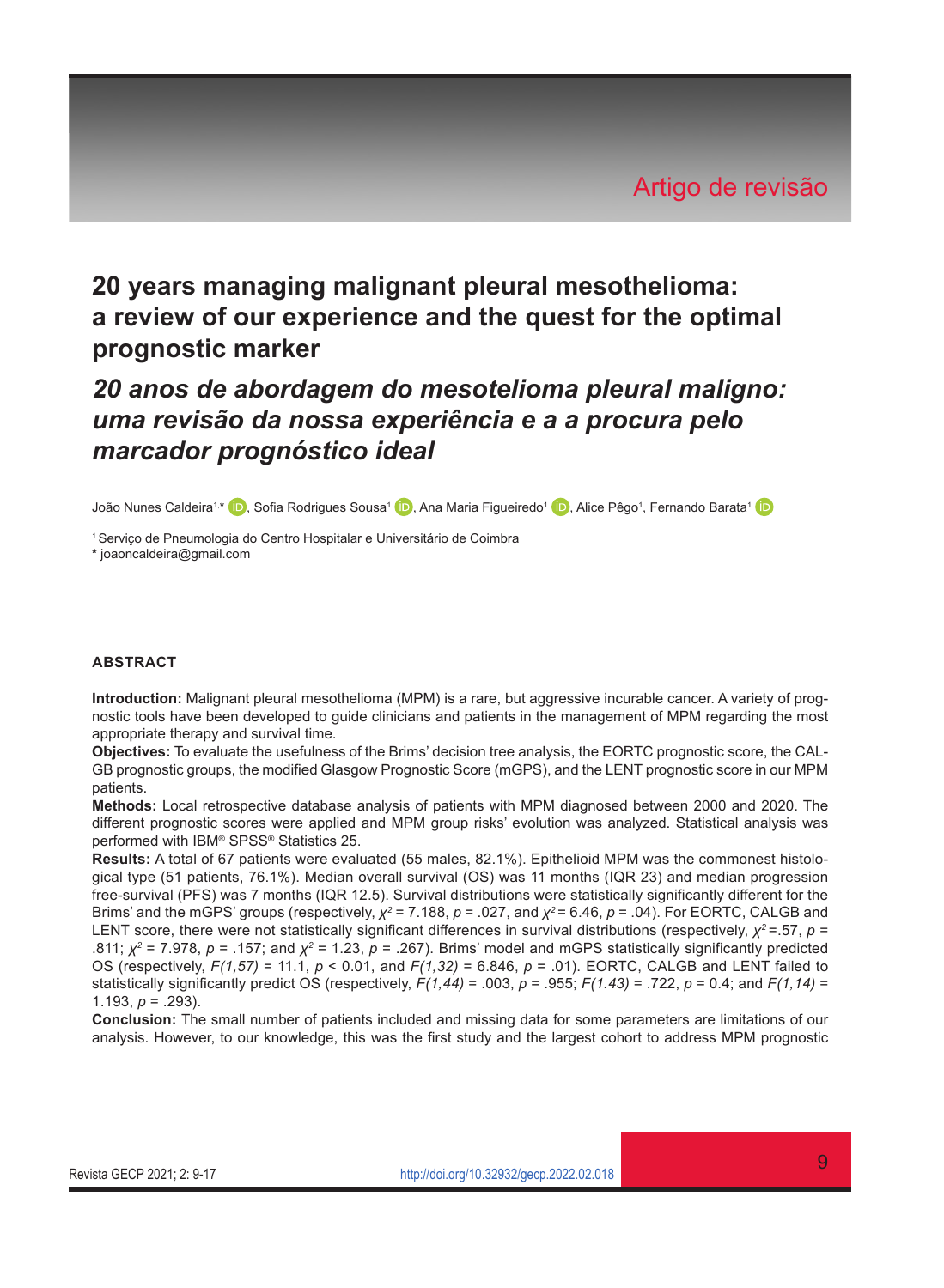# João Nunes Caldeira, Sofia Rodrigues Sousa, *et al.*

scores in our country. In our cohort, the Brims' model and mGPS were useful in predicting survival. Both are simple tools with easily accessible parameters and should be considered for clinical practice.

**Key-words**: Mesothelioma, malignant, survival analysis, prognosis

© 2021 Grupo de Estudos do Cancro do Pulmão. Publicado por Publicações Ciência & Vida. Este é um artigo Open Access sob uma licença CC BY-NC-ND ([http://creativecommons.org/licenses/by-nc-nd/4.0/\)](http://creativecommons.org/licenses/by-nc-nd/4.0/).

#### **RESUMO**

**Introdução:** O mesotelioma pleural maligno (MPM) é um cancro raro, mas agressivo e sem cura. Têm sido desenvolvidas diversas ferramentas na tentativa de ajudar os clínicos e os doentes na abordagem do MPM, particularmente no que concerne à escolha da terapêutica apropriada e à sobrevida.

**Objetivos:** Avaliar a utilidade da Brims' decision tree, do EORTC prognostic score, do CALGB prognostic groups, do modified Glasgow Prognostic Score (mGPS), e do LENT prognostic score nos nossos doentes com MPM.

**Métodos:** Foi conduzida uma análise retrospectiva de todos os doentes com MPM diagnosticados entre 2000 e 2020. Os diferentes scores de prognóstico foram aplicados, tendo-se avaliado a evolução da sobrevida em função dos diferentes grupos de risco para o MPM.

**Resultados:** Foram avaliados um total de 67 doentes (55 homens, 82,1%). O MPM epitelióide foi o tipo histológico mais comum (51 doentes, 76,1%). A sobrevida global mediana (OS) foi de 11 meses (IQR 23) e a sobrevida livre de progressão mediana (PFS) foi de 7 meses (IQR 12,5). A sobrevida foi diferente de modo estatisticamente significativo entre os grupos do modelo de Brims e do mGPS (respetivamente, *χ<sup>2</sup>* = 7.188, *p* = .027, and *χ<sup>2</sup>*= 6.46, *p* = .04). Para os scores EORTC, CALGB e LENT, não existiram diferenças estatisticamente significativas na distribuição da sobrevida (respetivamente, *χ<sup>2</sup>* =.57, *p* = .811; *χ<sup>2</sup>* = 7.978, *p* = .157; e *χ<sup>2</sup>* = 1.23, *p* = .267). O modelo de Brims e o mGPS previram a OS de modo estatisticamente significativo (respetivamente, *F(1,57)* = 11.1, *p* < 0.01, e *F(1,32)* = 6.846, *p* = .01). Os scores EORTC, CALGB e LENT não conseguiram prever de modo estatisticamente significativo a OS (respetivamente, *F(1,44)* = .003, *p* = .955; *F(1.43)* = .722, *p* = 0.4; e *F(1,14)* = 1.193, *p* = .293).

**Conclusão:** O reduzido número de doentes e a inexistência de dados de alguns parâmetros são limitações da nossa análise. No entanto, do nosso conhecimento, este foi o primeiro estudo a abordar os diferentes scores de prognóstico do MPM no nosso país. Na nossa coorte, o modelo de Brims e o mGPS demonstraram-se úteis na previsão da sobrevida. Tratam-se de ferramentas simples, que incorporam parâmetros facilmente acessíveis, e que, por isso, sugere-se a sua consideração na a prática clínica.

**Palavras-chave:** Mesotelioma pleural maligno, sobrevida, prognóstico

© 2021 Grupo de Estudos do Cancro do Pulmão. Published by Publicações Ciência & Vida. This is an open access article under the CC BY-NC-ND license (<http://creativecommons.org/licenses/by-nc-nd/4.0/>).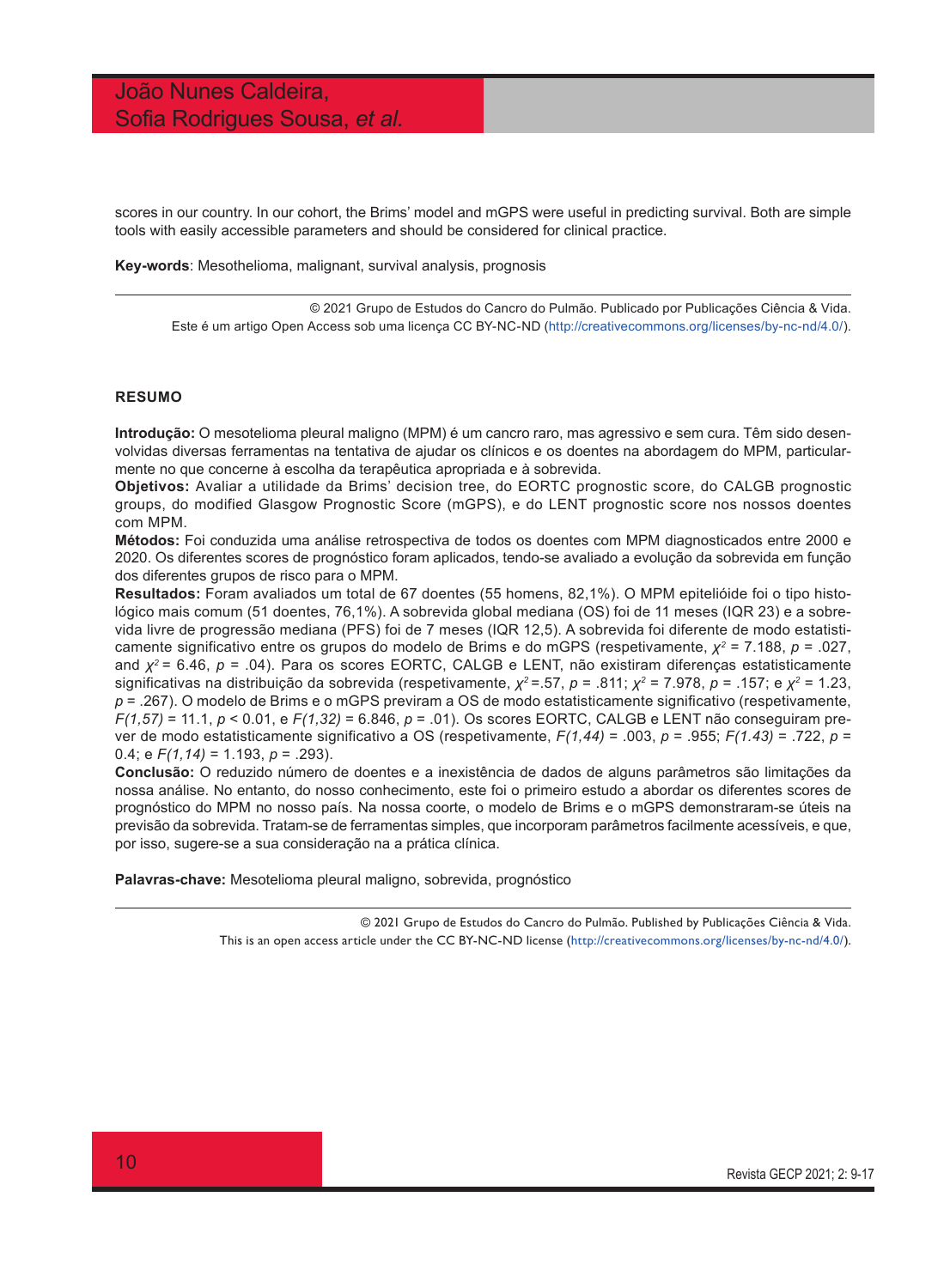# 20 years managing malignant pleural mesothelioma

# **INTRODUCTION**

Malignant Pleural Mesothelioma (MPM) is a rare, aggressive, and incurable cancer. It carries a very poor prognosis which is reflected in the median overall survival of (OS) of approximately 12 moonths<sup>1</sup> and survival rates at 1 and 3 years of, respectively, 38% and 7%.2

MPM has limited therapeutic options. Surgery is only indicated for highly selected patients and in the context of clinical trials or multimodality treatment. The vast majority ends up receiving systemic therapy with platin-based chemotherapy plus pemetrexed<sup> $1,2$ </sup>, although it has potential side effects and only a modest survival benefit.<sup>3</sup>

Given the scarcity of available therapeutic options, it would be advisable to carry out an individual assessment of risk or prognosis. Several features have been proposed as predictors of worse prognosis, such as performance status (PS), non-epithelioid histology, elevated platelet (PLT) and white blood cell (WBC) counts, neutrophil-to-lymphocyte ratio (NLR), platelet-to-lymphocyte ratio (PLR), or immunohistochemistry features.3–5 A variety of tools have also been developed in an attempt to facilitate prognostic stratification and best guide management. The application of these indexes is even recommended in the latest British Thoracic Society *Guidelines for the investigation and treatment of malignant pleural mesothelioma.*6 The proposed tools have different complexities and incorporate different clinical, laboratory, and histological parameters. Some are specific of MPM, namely the decision tree analysis (Brims' model)7 , and others are non- -specific, namely the European Organization for Research and Treatment Cancer Prognostic Score (EPS)<sup>8</sup>, the Cancer and Leukemia Group B score (CALGS)<sup>9</sup>, the modified Glasgow Prognostic Tool (mGPS) $10,11$  or, in individuals with malig-

nant pleural effusion (MPE), and the Lactate dehydrogenase [LDH] pleural fluid (L), Eastern Cooperative Oncology Group PS (E), NLR (N) and tumor type  $(T)$  – LENT score<sup>12</sup>. Through its application, patients are divided into different groups, with a greater or lesser risk of an unfavorable prognosis:

- − The Brims model incorporates clinical (weight loss, PS), histological, and laboratory (hemoglobin, albumin) findings to classifie patients in 4 groups (1 to 4, the lowest with the best prognosis)<sup>7</sup>;
- − EPS uses patient's age and PS, presence and subtype of histologic diagnosis, and WBC count at presentation to categorize patients in favorable or unfavorable prognosis groups<sup>8</sup>;
- − CALGBS incorporates the presence of non- -epithelioid histology, weight loss or chest pain, high PLT and WBC count, low hemoglobin, high serum LDH, advanced age, and PS, and categorizes patients in 6 groups (groups 1 to 6, the lowest with the best prognosis)<sup>9</sup>;
- − mGPS takes into account albumin and hemoglobin levels, and divides patients into 3 groups (0, 1, and 2, the lowest with the best prognosis)<sup>10,11</sup>;
- − LENT score classifies patients into low, moderate, and high-risk groups.12

Particular emphasis is given to the decision tree analysis in published guidelines.<sup>6,13</sup> Our study aims to review our experience in the management of MPM, to investigate possible prognostic markers for MPM, and to assess the usefulness of the Brims model and, as a secondary analysis, of the other proposed prognostic scores (EPS, CALGBS, mGPS and LENT score) in our patients with MPM.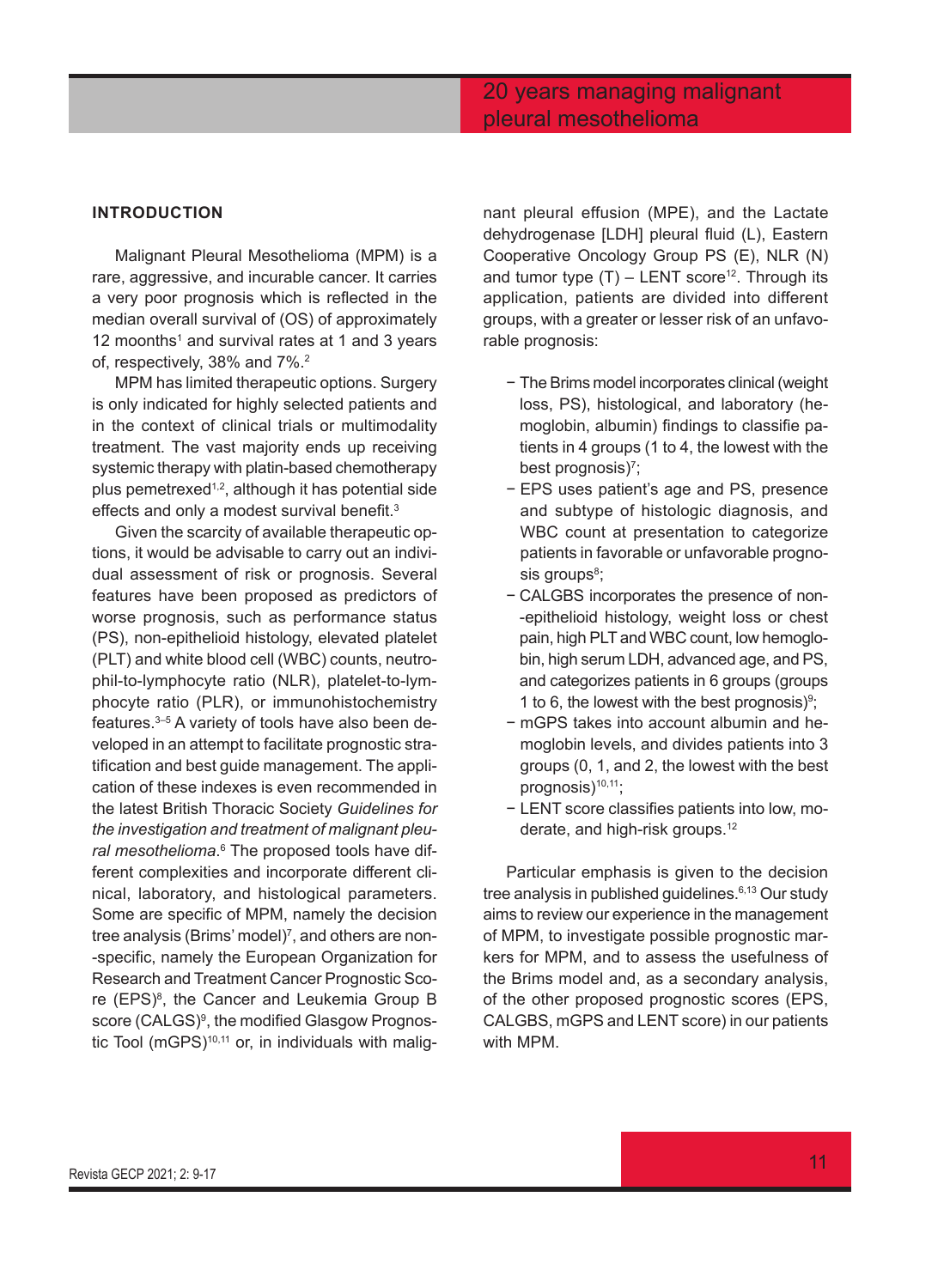# **METHODS**

### **Study population**

We retrospectively selected adult patients with MPM between January 2000 to December 2020 followed at the Centro Hospitalar e Universitário de Coimbra (CHUC). Informed consent was waived because of the retrospective design of the study and the high mortality rate.

#### **Data collection**

We collected clinical, demographic, laboratory, radiological, and histological data, regarding age, gender, ECOG PS, survival, hemoglobin, white blood cell and platelet count, serum albumin and LDH levels, pleural fluid LDH, and biopsy result. OS was considered from the date of diagnosis of MPE until the date of death or the date of the last hospital visit. Progression-free survival (PFS) was defined as the time elapsed between treatment initiation and the date progression was observed. The Brims' decision tree, the EPS, the CALGBS, the mGPS, and the LENT score were applied according to the published literature and MPM group risks' evolution was analyzed.

#### **Statistical analysis**

Statistical analysis was performed with IBM® SPSS® 25. Continuous variables are presented as median and interquartile range (IQR) or mean and standard deviation (SD) whenever had normal or non-normal distribution, respectively. Categorical variables are presented as numbers. Qualitative data are described using relative frequencies. As OS was a variable with non-normal distribution, between groups comparison was performed with the Mann-Whitney U or the Kruskal-Wallis H test whenever groups had two or more levels, respectively. Kaplan-Meier survival analysis was conducted to compare survival distributions between treatment modalities or the scores different MPM group risks and the log-rank test to determine if there were differences in the survival distributions. Whenever there were differences, pairwise log-rank comparisons were conducted to determine which groups had different survival distributions. The Spearman's rank-order correlation was run to assess the strength and direction of the association/relationship between continuous variables. Linear regression was run to understand the effect of the different MPM group risks on OS (*i.e.* if the scores could predict survival). A *p*-value less than 0.05 was considered statistically significant.

### **RESULTS**

# **Baseline characteristics**

Table 1 shows the sample characteristics. A total of 67 patients were enrolled in our study. Most were males (n= 55; 82.1%) and mean age at diagnosis was 67.5-year-old (±11.5). Smoking habits, either active or former smoker, were present in 35 individuals (52.3%). Asbestos exposure was found in 26 patients (38.8%). Median OS was 11 months (IQR 23) and median PFS was 7 months (IQR 12.5).

Epithelioid MPM was the commonest histological type (n=51; 76.1%), followed by sarcomatoid  $(n = 10; 14.9\%)$  and biphasic  $(n=6; 9\%)$  histology. OS and PFS were not statistically significantly different between the different histological subtypes, repectively, *χ<sup>2</sup>* (2) = 1.077, *p* = .583 and *χ2* (2) = .523 *p* = .77.

#### **Treatment modality**

Chemotherapy (ChT) was used as the 1st-line modality treatment in the majority of patients ( $n =$ 47; 71.2%). A platinum plus pemetrexed was the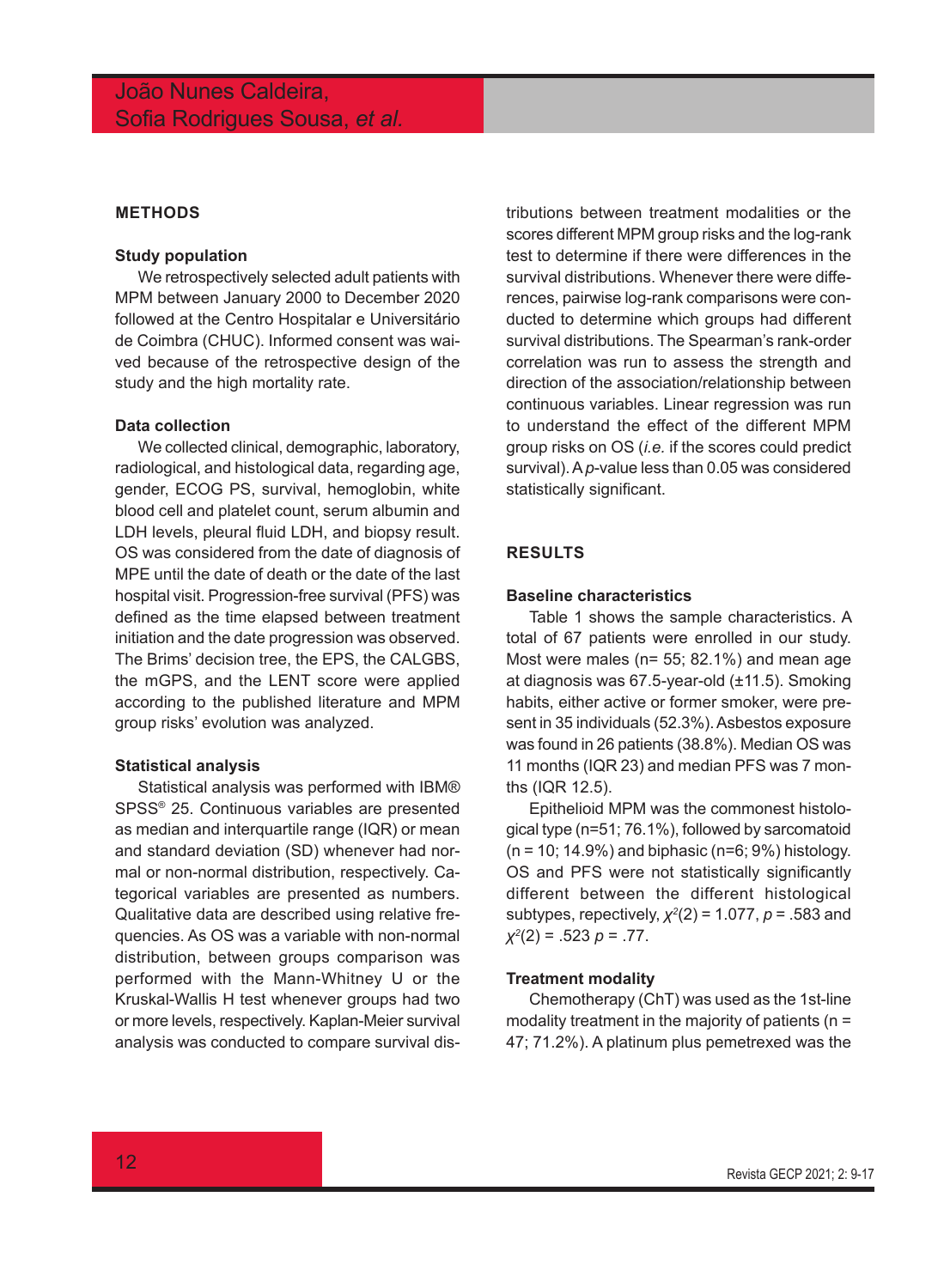# 20 years managing malignant pleural mesothelioma

#### **Table 1.** Sample characteristics

| Age at diagnosis (years)*                 | 67.5 | (11.5) |
|-------------------------------------------|------|--------|
| Gender, n (%)                             |      |        |
| Male                                      | 55   | (82.1) |
| Female                                    | 12   | (17.9) |
| Smoking habits, n (%)                     |      |        |
| Active smoker                             | 16   | (23.9) |
| Former smoker                             | 19   | (28.4) |
| Non-smoker                                | 29   | (43.3) |
| Unknown                                   | 3    | (4.5)  |
| Asbestos exposure, n (%)                  |      |        |
| With asbestos exposure                    | 26   | (38.6) |
| Without asbestos exposure                 | 25   | (37.3) |
| Unknown                                   | 16   | (23.9) |
| Overall survival (OS) [months]*           | 11   | (23)   |
| Progression-free survival (PFS) [months]* | 7    | (12.5) |

\* Mean (SD) or median (IQR) were used whenever variables followed a normal or non-normal distribution, respectively.

preferred regimen (n = 31; 53.5%). Radical surgery alone was employed in 2 patients (3%), a combined surgery plus ChT modality in 10 (15.2%), and best supportive care (BST) in 7 (10.4%). Median OS (IQR) was 64,5 (-), 11 (12,25), 28,5 (37,75) and 2 (3,5) months for, respectively, surgery alone, ChT alone, surgery plus ChT or BST. OS was statistically significantly different between the different treatment modalities, *χ2* (3) = 15.716, *p* < 0.01. Patients that underwent surgery (either alone or in multimodality regimen with ChT) had a median estimated OS of 28.0 (95% CI, 1.66 to 54.3) months, which was longer than the other treatments. The survival distributions for the interventions were statistically significantly different, *χ<sup>2</sup>* (3) = 30.999, *p* < .001.

#### **Prognostic factors**

Table 2 shows different laboratory findings at diagnosis and Table 3 displays the differences in median OS for some proposed prognostic markers in the literature. Median NLR was 4.13 (IQR

|  | Table 2. Laboratory findings at diagnosis <sup>*</sup> |  |  |  |
|--|--------------------------------------------------------|--|--|--|
|--|--------------------------------------------------------|--|--|--|

| Hemoglobin (g/dL)                                 | 12.42 | (2.05)   |
|---------------------------------------------------|-------|----------|
| Leucocytes (x10 <sup>9</sup> /L)                  | 9.57  | (5.02)   |
| Neutrophils (x10 <sup>9</sup> /L)                 | 6.6   | (2.64)   |
| Lymphocytes $(x109/L)$                            | 1.52  | (0.92)   |
| Platelets (x10 <sup>9</sup> /L)                   | 357   | (188)    |
| Serum lactate dehydrogenase (LDH) (U/L)           | 288   | (151.5)  |
| Pleural LDH (U/L)                                 | 942   | (953.67) |
| Serum albumin (g/dL)                              | 3.5   | (0.67)   |
| C reactive protein (mg/dL)                        | 7.14  | (7.24)   |
| Neutrophil-to-lymphocyte ratio (NLR) <sup>*</sup> | 4.13  | (2.71)   |
| Platelet-to-lymphocyte ratio (PLR)*               | 255   | (167)    |
|                                                   |       |          |

\* Mean (SD) or median (IQR) were used whenever variables followed a normal or non-normal distribution, respectively.

2.71) and PLR was 255 (IQR 167). There was a no statistically significant small negative correlation between NLR and OS and PLR and OS (respectively *r s* (65) = -.075, *p* = .644 and *r s* (65) = -.104, *p* = .523). Median OS was not statistically significantly different between LDH, PLT, and NLR cut-off values of 500 U/L, 400x109/L and 5, respectively, and males and females, respectively *U* = 56.5, *z* = -1.45, *p* = .260; *U* = 287.5, *z* = .597, *p* = .550; *U* = 196.5, *z* = 1.122, *p* = .267; and *U* = 289.0, *z* = .054, *p* = .957.

**Table 3.** Differences in OS (months) for some proposed prognostic factors in the literature

|                                      | <b>Median</b> | <b>IQR</b> | p-value |
|--------------------------------------|---------------|------------|---------|
| Non-epithelioid histology            |               | (25)       | .583    |
| Platelets $>$ 400x10 <sup>9</sup> /L | 9             | (10.75)    | .55     |
| NLR > 5                              |               | (30)       | .267    |
| Serum LDH > 500 U/L                  | 30            | (64)       | .26     |
| Male gender                          | 11            | (19.5)     | .957    |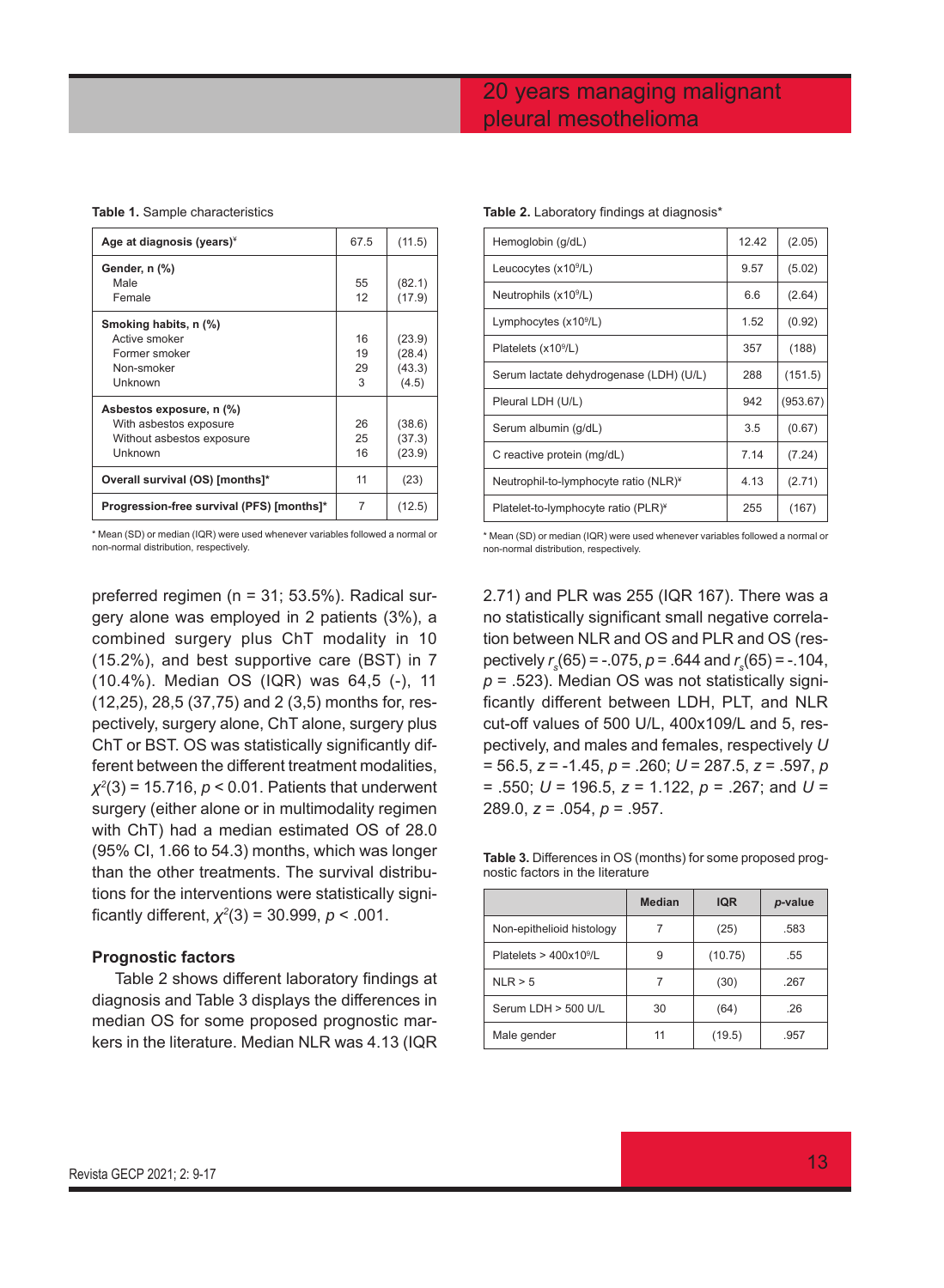|         | n  | (%)     | Age at diagnosis** |         | $OS**$ |        |
|---------|----|---------|--------------------|---------|--------|--------|
| Group 2 | 10 | (15, 9) | 62                 | (12, 6) | 39     | (57)   |
| Group 3 | 22 | (34, 9) | 66                 | (11,1)  | 14     | (21,5) |
| Group 4 | 31 | (49,2)  | 71                 | (10, 9) | 14     | (15,5) |

**Table 4.** Characterization of Brims' decision tree groups\*

\* In 4 patients there was insufficient data to classify them. \*\* Mean (and SD) or median (and IQR) were used whenever variables followed a normal or non-normal distribution.

# **Prognostic tools**

# *a) Brims decision tree*

Brims' MPM group risks were as follow: group 2, 10 patients (15.9%); group 3, 22 (34.9%); and group 4, 31 (49.2). There were insufficient data to characterize 4 patients. *Table 4* displays a summary characterization of the Brims´ MPM risk groups. OS were statistically significantly different between the different Brims model groups, *χ<sup>2</sup>* (2) = 7.732, *p* = .021 Patients of group 2 had an estimated OS of 46 months (95% CI, 14.278 to

77.722). This was longer than the OS of group 3 or group 4 which had identical median time to death of 14.00 (95% CI, 7.333 to 20.667) months and 8 (95% CI, 5.772 to 10.228) months, respectively. The survival distributions for the 3 groups were statistically significantly different, *χ<sup>2</sup>* (2) = 7.188, *p* = .027 – *Figure 1*. There was a statistically significant difference in survival distributions for group 2 vs group 3, *χ<sup>2</sup>*= 5.193, *p* = .019, and group 2 vs group 4, *χ<sup>2</sup>* = 6.018, *p* = .014. However, the survival distributions for groups 3 and 4 were not statistically significantly different, *χ<sup>2</sup>*= .266, *p* = .606. Brims' model statistically significantly predicted OS (*F(1,57)* = 11.1, *p* < .01).

#### *b) Other scores*

Prognostic groups in the EPS were: good prognosis, 30 patients (62.5%), and poor prognosis,18 (37.5%). There was insufficient data to characterize 19 patients in this score. Median OS was not statistically significantly different between EPS

**Figure 1.** Kaplan-Meier survival curves for Brims decision tree prognostic groups

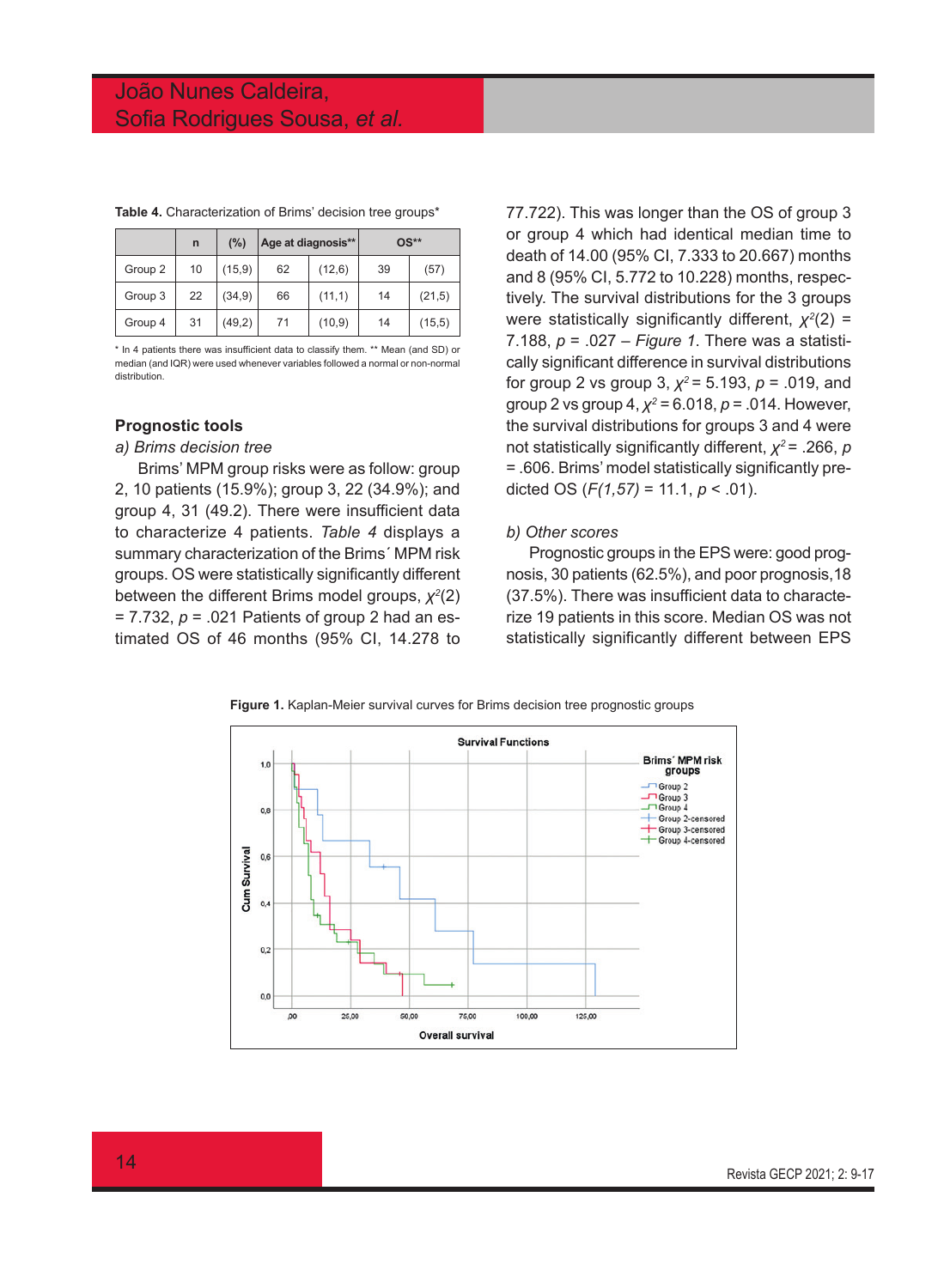groups, respectively *U* = 264.5, *z* = .566, *p* = .572). The survival distributions were not statistically different (*χ<sup>2</sup>* = .057, *p* = .811) between groups.

CALGBS prognostic groups were as follow: group 1, 1 patient (2.2%); group 2, 3 (6.5%); group 3, 16 (34.8%); group 4, 4 (8.7%); group 5, 17 (37%); and group 6, 6 (10.9%). Median OS was not statistically significantly different between CALGBS groups,  $\chi^2(5)$  = 10.805, *p* = .055). The survival distributions were not statistically different (*χ<sup>2</sup>* = 7.978, *p* = .157) between groups.

In regards to mGPS, prognostic groups were as follows: group 0, 8 patients (22.2%); group 1, 17 (47.2%); and group 2, 11 (30.6%). There was insufficient data to characterize 31 patients in this score. OS was statistically significantly different between mGPS groups, *χ<sup>2</sup>* (2) = 6.145, *p* = .046. Patients of mGPS group 0 had an estimated OS of 46 (95% CI, 28.319 to 63.681) months, which was longer than for groups 1 and 2, respectively, 9 (95% CI, 2.277 to 15.723) months; and 7 (95% CI, 4.078 to 9.922) months. The survival distributions for the mGPS groups were statistically significantly different, *χ<sup>2</sup>* (2) = 6.46, *p* = .04. There was a statistically significant difference in survival distributions for group 0 vs group 1,  $\chi^2$  = 4.183,  $\rho$  = .041, and group 0 vs group 2, *χ<sup>2</sup>* = 6.650, *p* = .01. However, the survival distributions for groups 1 and 2 were not statistically significantly different, *χ*2 = .687, *p* = .407.

LENT score incorporated 3 group risks, being: low risk, 7 patients (41.2%); intermediate, 9 (52.2%); high, 1 (5.9%). There was insufficient data to characterize 17 patients in this score. OS was not statistically significantly different between groups, *χ<sup>2</sup> (*3) = 9.756, *p* = .185). The survival distributions were not statistically different (*χ<sup>2</sup>* = 1.23,  $p = .267$ ).

mGPS statistically significantly predicted OS (*F(1,32)* = 6.846, *p* = .01). EPS, CALGBS and LENT failed to statistically significantly predict OS (respectively, *F(1,44)* = .003, *p* =.955; *F(1.43)* = .722, *p* =.4; and *F(1,14)* = 1.193, *p* = .293).

# **DISCUSSION**

Mesothelioma is an aggressive cancer with limited therapeutic options. In our population, it was more common in males, the epithelioid subtype was more prevalent, the age at diagnosis was 67.5 years and survival was around one year, which is in line with what is described in the literature.<sup>1,2</sup>

Regarding our country, the epidemiology of MPM is still scarce.<sup>14</sup> Concerning the baseline characteristics of the population, our data is in line with a recent study carried out by Baptista et al.15 Greater investment in research in this area could help to better understand the profile of mesothelioma patients in Portugal and check for regional differences.

Asbestos exposure was described in 38.6% of patients, which turns out to be a small percentage given it was similar to non-exposure (37.3%). In 16 individuals (23.9%) there was no reference to asbestos, and as so exposure may be underestimated. It is well-known that documenting and quantifying asbestos exposure can be difficult: it may not be recalled or recalled erroneously or by the possibility of compensatory damages; the level and type of exposure may be different in the same workplace; and nonoccupational exposure may also have a role.<sup>2</sup>

Platinum-based chemotherapy in combination with pemetrexed was the treatment of choice in most patients with advanced disease, according to existing guidelines.<sup>6,13,16</sup> It yields the highest tumor response rates but has potential side effects and only modest survival.<sup>3</sup> In our cohort, patients treated with surgery (alone or with ChT) had lon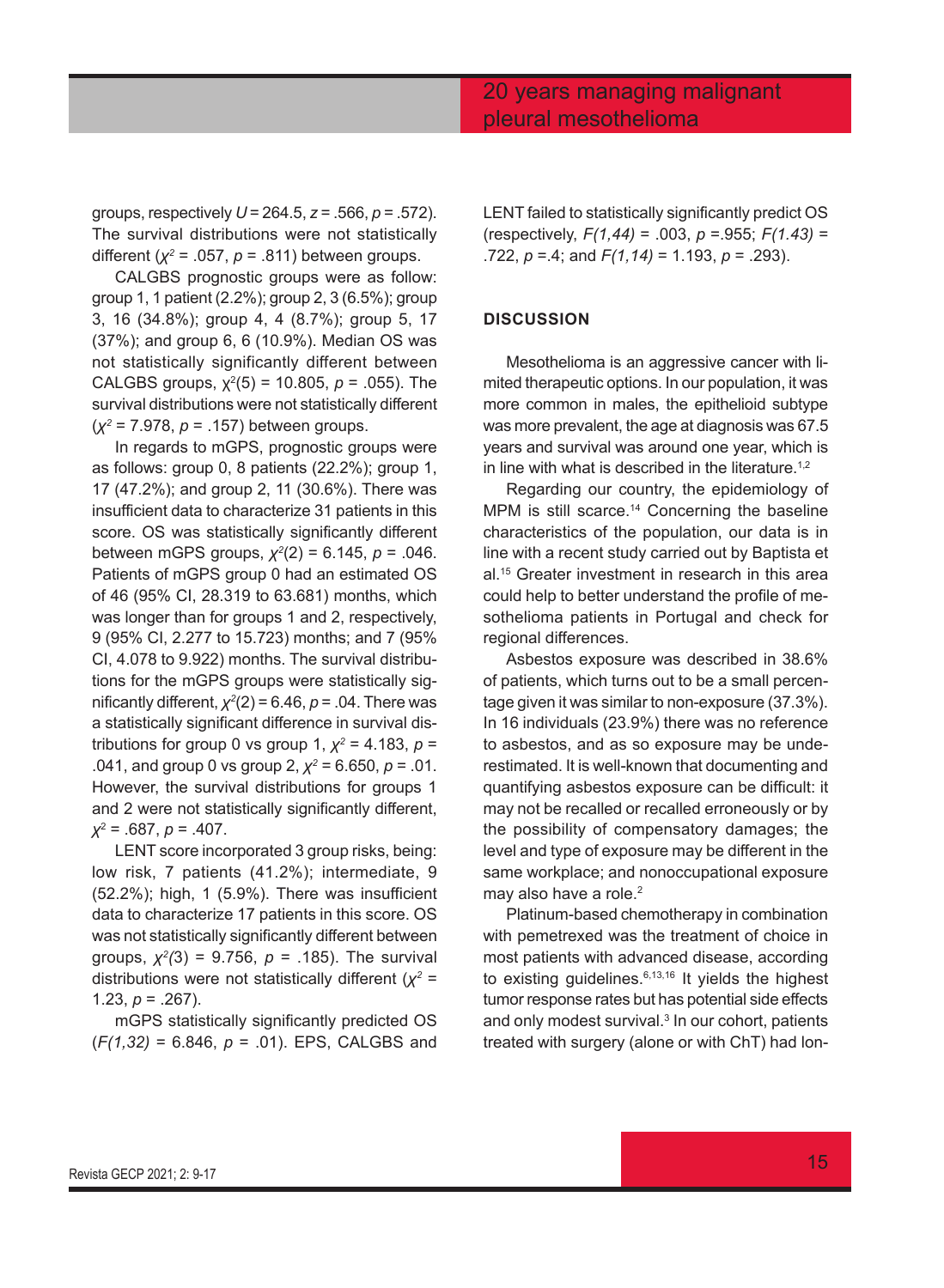ger OS compared to other regimens BST, probably referable to a lower staging at diagnosis and better fitness of the patients. This emphasizes the urge to better predict the prognosis for better management of our patients, in a case-by-case risk-benefit assessment.

Some clinical, analytical, histological, and immunohistochemical features have been proposed as prognostic factors  $3-5$  and we tested some. Contrary to expected, OS did not statistically differ between patients regarding LDH, PLT, and NLR cut-off values of 500 UL-1, 400x109/L and 5, respectively, and between gender. NLR and PLR also had a no statistically significant negative correlation with OS. There remain some questions on the usefulness of these parameters. For example, as with other malignancies, inflammation may play a role in MPM carcinogenesis and inflammatory markers, such as NLR and PLR are proposed to predict a worse outcome. However, although the NLR is more or less consensual and may even be associated with the histological subtype of MPM3,4,17, there are still controversies regarding its real value<sup>18</sup> and the ideal cutoff point, which has varied in studies.<sup>4</sup> On the other hand, the usefulness of the PLR does not seem to be relevant.3

The use of prognostic tools has recently gained interest and is recommended in guidelines.6 This topic, especially the Brims decision tree, has already been evaluated in our country with similar results to ours.<sup>15</sup> However, to our knowledge, an assessment of the different prognostic scores has never been performed in our country. In our study, survival distributions were statistically significantly different for the Brims' and the mGPS' groups, and these scores statistically significantly predicted OS. The differences in OS between Brims' groups 3 and 4, and mGPS groups 1 and 3 were not statistically significant, which raises some questions on potential limitations of these

tools. Nevertheless, these are validated and simple tools with easily accessible parameters that can be used in daily practice. $3,7$  Probably the small number of patients influenced our results and newer studies with larger populations will give more robust conclusions. For EPS, CALGBS and LENT score, there were not statistically significant differences in survival distributions, and these scores failed to statistically significantly predict OS. These scores should be used with precaution. EPS and CALGBS are complex indexes and despite having generated some scientific interest in the past, they are rarely used outside the context of clinical trials.<sup>3,19</sup> As for the LENT score, it is validated not only for MPM but for other cancers<sup>12</sup>, and its use is relatively simple. Our results were surprising, but probably the missing data had some influence. Larger and better-designed studies could give us more insights. Finally, none of these scores take treatment options into account. As treatment modality can influence OS, prognostic scores that incorporate treatment regimen could be valuable. Thus, the use of such scores, such as the one developed recently by Katakoa *et al*. 19, should deserve some interest.

Our study had some limitations. The small sample, the retrospective design, and the existence of missing data are limitations of the analysis. However, it encompasses an assessment of the different scores and, as mentioned, it is the first study to do so in our country.

# **CONCLUSIONS**

In our cohort, median OS was inferior to 1 year. Treatment modality including surgery seemed to be related to longer OS, probably referable to a lower staging at diagnosis and better fitness of the patients. The Brims' model and mGPS were useful